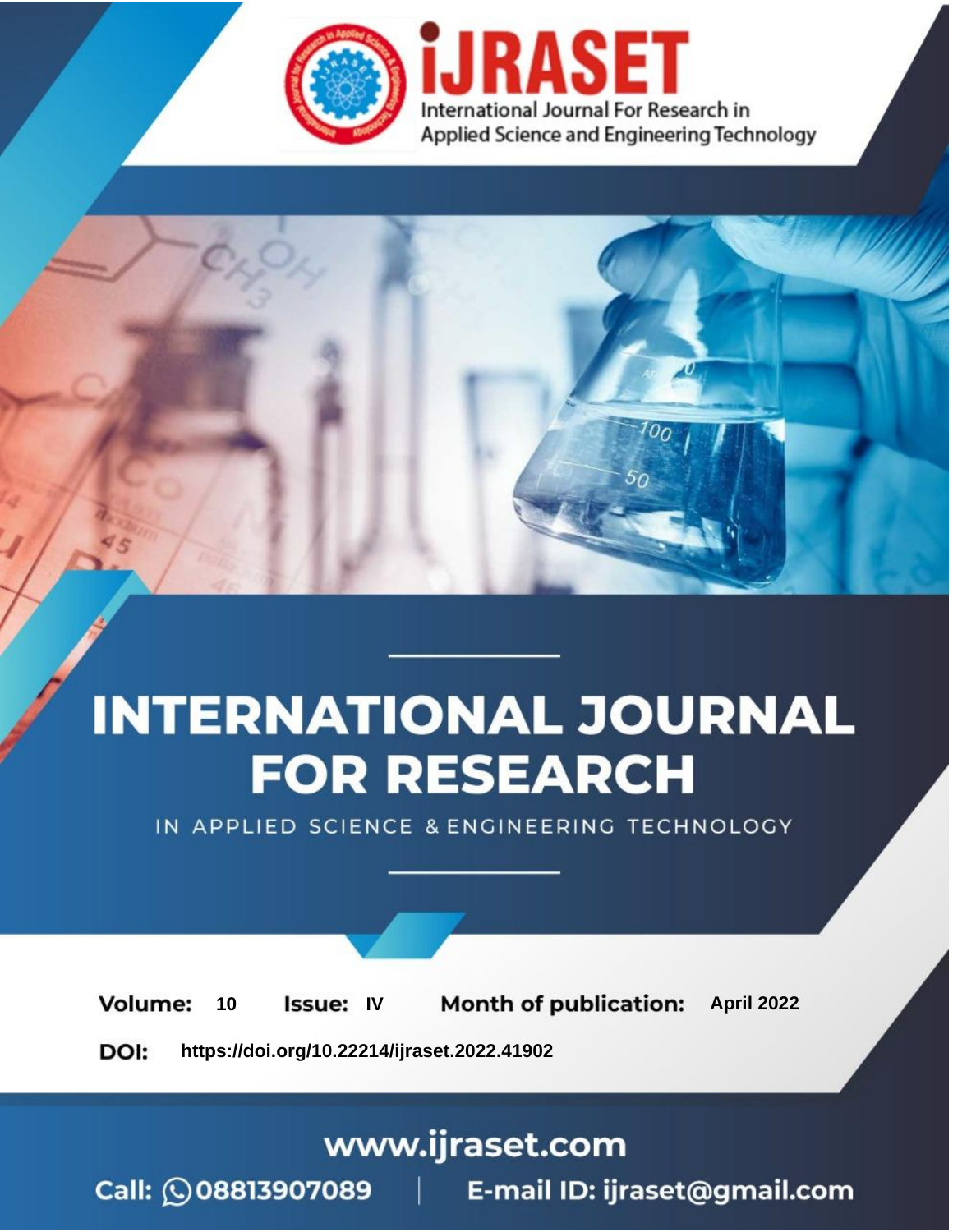

## **Mathematical Equations of Thermodynamic Probability of Thermal Decomposition of Ammonia**

O. Kh. Panjiev<sup>1</sup>, A. Kh. Panjiev<sup>2</sup>, M. J. Juraeva<sup>3</sup>, D. E. Kholbozorova<sup>4</sup>

*Associate Professor, tech. Sciences of Karshi Engineering Economics Institute (Republic of Uzbekistan), Senior teacher of Karshi Engineering Economics Institute (Republic of Uzbekistan), Master of Karshi Engineering Economics Institute (Republic of Uzbekistan), Master of Karshi Engineering Economics Institute (Republic of Uzbekistan), 730000 Karshi, Mustakillik st., 225.*

*Annotation: Technical solutions have been developed to create a technology for obtaining calcium cyanamide from lime, carbonate anhydride and industrial ammonia. A technological scheme for obtaining nitrogen fertilizer and an effective defoliant - calcium cyanamide has been developed and the optimal technological parameters of the process at the pilot plant an experimental batch of calcium cyanamide was produced.*

*Keywords: Carbon dioxide, ammonia, expander gas, calcium cyanamide, off-gases.* 

#### **I. INTRODUCTION**

The basis of thermodynamic calculations of the thermal decomposition of ammonia were given below, derived by us mathematically by multiplying by the reduced coefficient 4.184, the results of thermodynamic calculations were converted from the metric system of measures to the international SI system.

*1)* In accordance with the Hess law, the change in the enthalpy of reaction is determined under standard conditions:

∆Н°<sub>298</sub>= ∑∆Н°<sub>пр</sub>-∑∆Н°<sub>и.в.</sub>= [(0,5∆Н°<sub>N2</sub>+1,5∆Н°<sub>H2</sub>)-(∆Н°<sub>(NH3)</sub>]∙10<sup>3</sup>cal/mol

*2)* From the following expression, the thermal effect of the reaction is determined at 298 K:

$$
Q_{298}\!\!=\!-\Delta H^o{}_{298}cal/mol
$$

- *3)* For standard conditions, we calculate the absolute value of entropy using the equation
- $\Delta S^{\circ}_{298} = \sum \Delta S^{\circ}_{np} \sum \Delta S^{\circ}_{nB} = (0.5 \Delta S^{\circ}_{N2} + 1.5 \Delta S^{\circ}_{H2}) \Delta S^{\circ}_{NH3}$ , cal/mol.deg
- *4)* At a temperature of 298 K, the change in the Gibbs energy is:

$$
\Delta G^{\circ}_{298} = \Delta H^{\circ}_{298} - T^* \Delta S^{\circ}_{298}, \, cal/mol
$$

*5)* According to the Kirchhoff equation, the dependence of the true molar isobaric heat capacity of the reagents on temperature is determined:

$$
\Delta C^o_{\phantom{o}p} \!\!= \Delta a \!+\! \Delta b^* T \!+\! c^1\!/T^2\!,
$$

where: ∆a, ∆b, ∆c1 - constant coefficients of the equation are defined as the algebraic difference of the corresponding parameters of the reaction products and initial substances, taking into account their stoichiometric coefficients;

where: T is the temperature in degrees Kelvin.

5.1  $\Delta$ a =  $\sum$ Δa<sub>πp</sub>- $\sum$ Δa<sub>μ,B</sub>=(0,5 $\Delta$ a<sub>N2</sub>+1,5 $\Delta$ a<sub>H2</sub>)- $\Delta$ a<sub>NH3</sub>  $5.2\Delta b = \sum \Delta b_{\text{np}} - \sum \Delta b_{\text{h.B}} = (0.5\Delta b_{\text{N2}} + 1.5\Delta b_{\text{H2}}) - \Delta b_{\text{NH3}}$ 5.3  $\Delta c^{1}$ =  $\sum \Delta c^{1}$ <sub>пр</sub> -  $\sum \Delta c^{1}{}_{\text{\tiny H.B.}} = (0,5\Delta c^{1}{}_{\text{\tiny N2}}+1,5\Delta c^{1}{}_{\text{\tiny H2}})$  -  $\Delta c^{1}{}_{\text{\tiny NH3}}$ 

*6)* The integration constant of the equation for the dependence of the change in the enthalpy of the reaction on temperature is calculated by the formula:

$$
\Delta H^o_{\ 0} = \Delta H^o_{\ 298}\text{--}\Delta a^{\ast}298\text{+-}\Delta b^{\ast}298^2/2\text{+-}\Delta c^1\text{/}298
$$

*7)* For different temperatures, the change in the enthalpy of the components is calculated by the following formula:

$$
\Delta H^{\circ}{}_{T} = \Delta H^{\circ}{}_{0} + \int_{29}^{T} \Delta C \, \, {\circ}_{p d T} = \Delta H^{\circ}{}_{0} + \int \downarrow 298^{\uparrow} T \equiv \; \text{K} \, (\Delta a \; \text{J} \quad {}_{+ \Delta b \cdot T + \Delta C^{\uparrow} / T^{2}) d T
$$

After integrating this expression, we have the following formula:

 $\Delta H^{\circ}{}_{T} = \Delta H^{\circ}{}_{0} + \Delta a^* T + \Delta b^* T^2 / 2 - \Delta C^1 / T$ 

*8)* The thermal effect of a chemical reaction at different temperatures is determined as follows:

 $Q_{PT}$ = - $\Delta H^{\circ}_{T}$ , cal/mol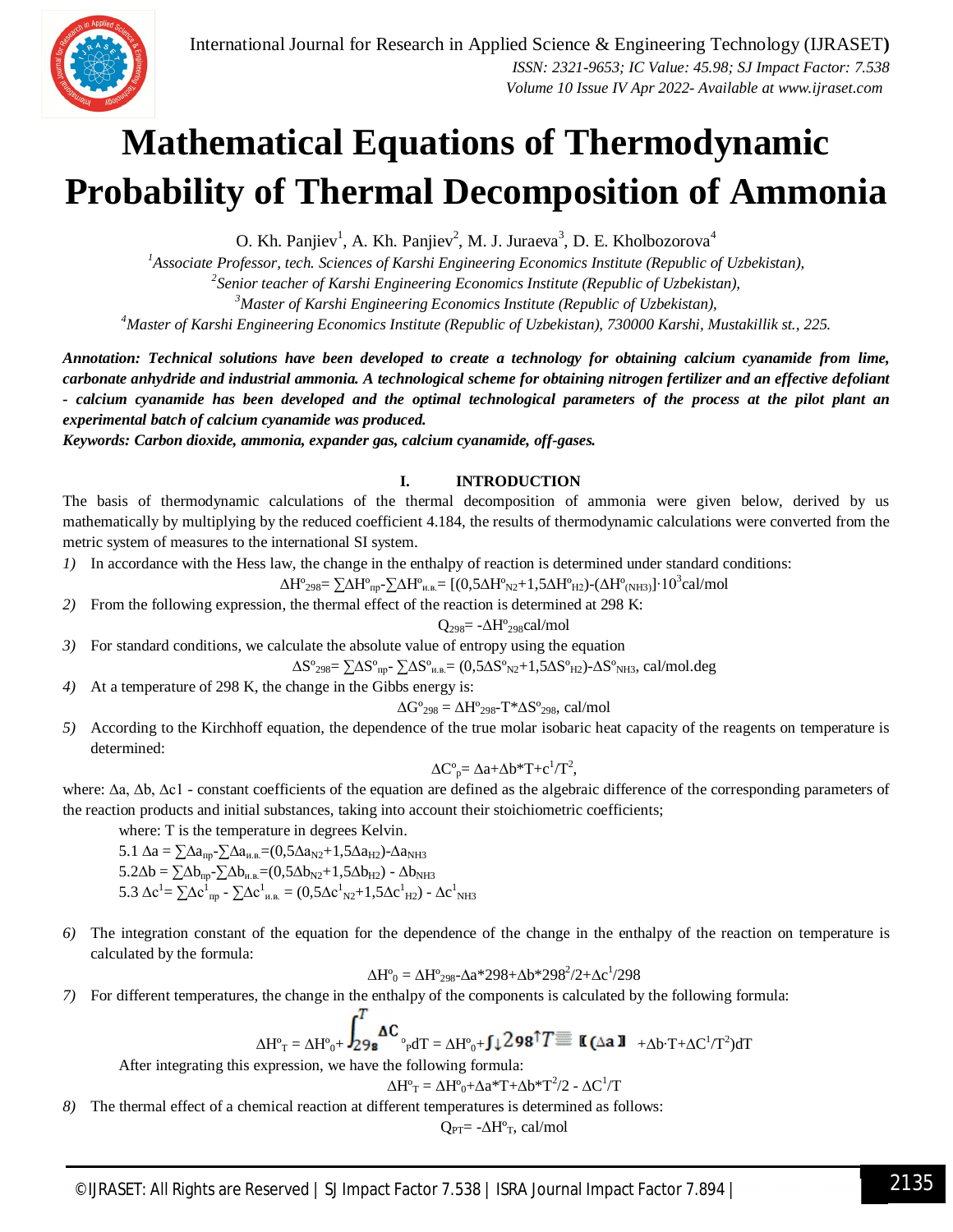

 *ISSN: 2321-9653; IC Value: 45.98; SJ Impact Factor: 7.538 Volume 10 Issue IV Apr 2022- Available at www.ijraset.com*

*9)* According to the Vant Hoff's isobar equation, the dependence of the equilibrium constant of a chemical reaction on temperature is determined:

| $dln K_{PT}/dT = \Delta H^{\circ}_{T}/R^{\ast}T^{2}$                                                                                                                                                                                                                     |
|--------------------------------------------------------------------------------------------------------------------------------------------------------------------------------------------------------------------------------------------------------------------------|
| Where:                                                                                                                                                                                                                                                                   |
| dln $K_{PT} = (\Delta H^{\circ}{}_T/R^*T^2)dT$                                                                                                                                                                                                                           |
| or:<br>$dln K_{PT} = \Delta H^{\circ}{}_{T}/(R^{*}T)$                                                                                                                                                                                                                    |
| 10) The decimal logarithm of the equilibrium constant of a chemical reaction is calculated by the formula at a temperature of 298K:<br>$lg K_{P298} = -\Delta G^{\circ}_{298} / R \cdot 298$                                                                             |
| 11) The integration constant of the decimal logarithm dependency equation is found by the equation:                                                                                                                                                                      |
| $K_0=1gK_{P298}+\Delta H^o/(4,576*lg298)-(\Delta a*lg298)/1,987)-(\Delta b*lg298)/9,150)-\Delta c'/(9,150*lg298^2)-(\Delta c'*lg298^2)/27,45$<br>12) The value of the decimal logarithm of the equilibrium constant of a chemical reaction is determined by the formula: |
| lgK <sub>PT</sub> = - $\Delta H^{o}_{0}$ /(4,576*T)+( $\Delta a$ *lgT)/1,987)+                                                                                                                                                                                           |
| +( $\Delta b^*$ lgT)/9,150)* $\Delta c^1$ /(9,150*T <sup>2</sup> )+( $\Delta c^4$ 298 <sup>2</sup> )/27,45+K° <sub>0</sub>                                                                                                                                               |
| 13) The value of the change in the Gibbs's energy of a chemical reaction depending on the temperature of the solution:<br>$\Delta G^{\circ}$ <sub>T</sub> = -R*T*lgK° <sub>PT</sub> = -4,576*T*lgK° <sub>PT</sub> , cal/mol                                              |
| The C++Builder 6 computer program for calculating the thermodynamic decomposition probability was as follows:                                                                                                                                                            |
|                                                                                                                                                                                                                                                                          |
| #include <vcl.h></vcl.h>                                                                                                                                                                                                                                                 |
| #include <math.h></math.h>                                                                                                                                                                                                                                               |
| #pragma hdrstop                                                                                                                                                                                                                                                          |
| #include "Unit1.h"                                                                                                                                                                                                                                                       |
|                                                                                                                                                                                                                                                                          |
| #pragma package(smart_init)                                                                                                                                                                                                                                              |
| #pragma resource "*.dfm"                                                                                                                                                                                                                                                 |
| TForm1 *Form1;                                                                                                                                                                                                                                                           |
|                                                                                                                                                                                                                                                                          |
| _fastcall TForm1::TForm1(TComponent* Owner)                                                                                                                                                                                                                              |
| : TForm(Owner)                                                                                                                                                                                                                                                           |
|                                                                                                                                                                                                                                                                          |
|                                                                                                                                                                                                                                                                          |
|                                                                                                                                                                                                                                                                          |
| void _fastcall TForm1::Button1Click(TObject *Sender)                                                                                                                                                                                                                     |
| $\{$                                                                                                                                                                                                                                                                     |
| double n1=1, n2=0, n3=0, n4=0, H1=-10980, H2=0,                                                                                                                                                                                                                          |
| H3=0, H4=0, $n5=0.5$ , $n6=1.5$ , $n7=0$ , $n8=0$ , H5=0, H6=0,                                                                                                                                                                                                          |
| $H7=0$ , $H8=0$ , $S1=46.047$ , $S2=0$ , $S3=0$ , $S4=0$ , $S5=45.77$ ,                                                                                                                                                                                                  |
| S6=31.195, S7=0, S8=0, A1=7.122, A2=0, A3=0, A4=0,                                                                                                                                                                                                                       |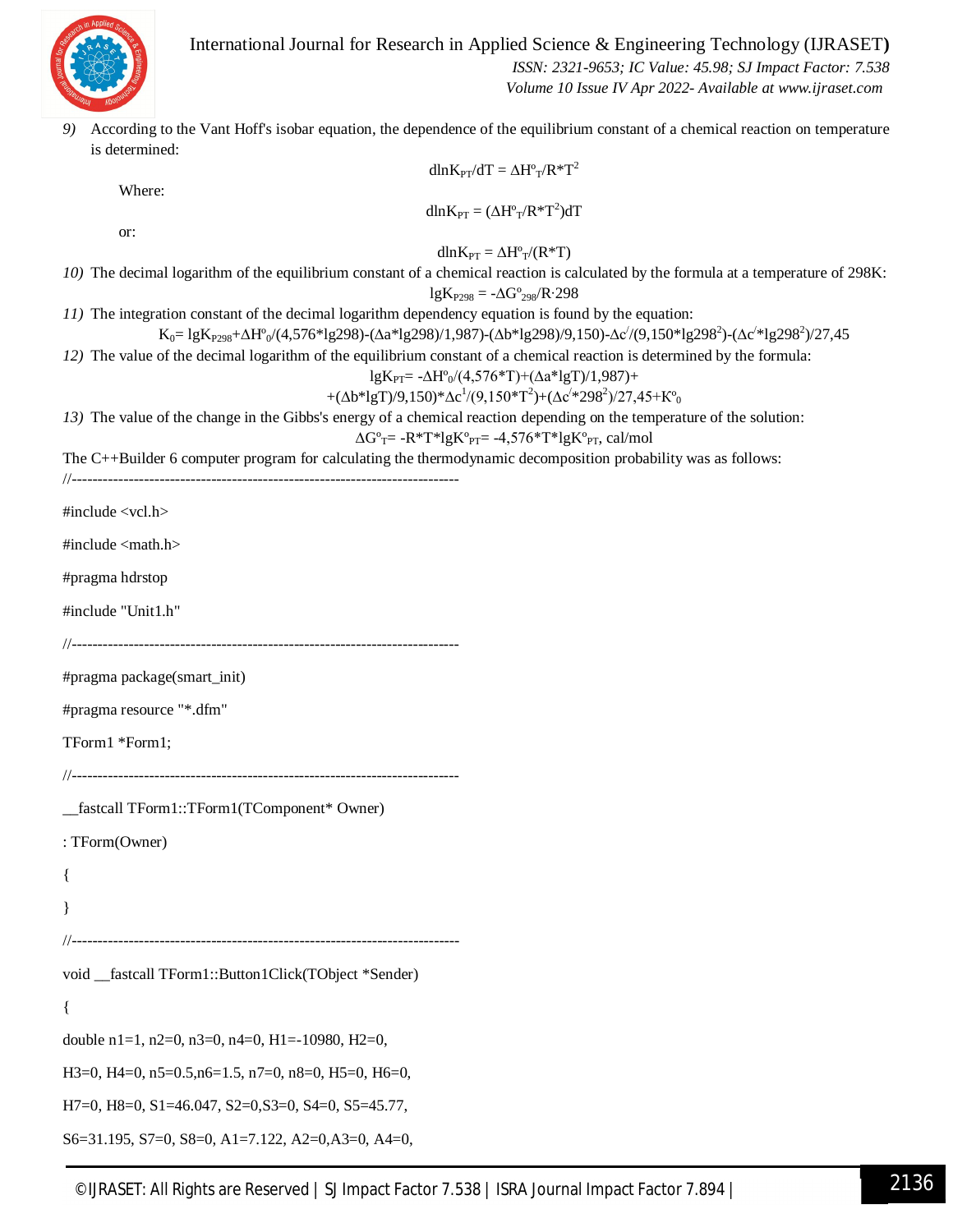

International Journal for Research in Applied Science & Engineering Technology (IJRASET**)**  *ISSN: 2321-9653; IC Value: 45.98; SJ Impact Factor: 7.538 Volume 10 Issue IV Apr 2022- Available at www.ijraset.com*

A5=6.663, A6=0, A7=0, A8=0, B1=0.00609, B2=0, B3=0,

B4=0, B5=0.001021,B6=0.000779, B7=0, B8=0,

C11=-39900, C12=0, C13=0,C14=0, C15=0, C16=11900,

C17=0, C18=0, T=298, T1=373, K1=4.576,K2=1.987,

K3=9.150, K4=27.45,DHO298, DS298, GO298, DA, DB,

DC1, DCPT1,HO, DHTO1, LOGKP298, KO, LOGKPT1, DGOT1;

DHO298 =  $(n5 * H5 + n6 * H6 + n7 * H7 + n8 * H8) - (n1 * H1 + n2 * H2 + n3 * H3 + n4 * H4);$ 

 $DS298 = (n5 * S5 + n6 * S6 + n7 * S7 + n8 + S8) - (n1 * S1 + n2 * S2 + n3 * S3 + n4 * S4);$ 

 $GO298 = DHO298 * (T * DS298);$ 

DA =  $(n5 * A5 + n6 * A6 + n7 * A7 + n8 * A8) - (n1 * A1 + n2 * A2 + n3 * A3 + n4 * A4);$ 

 $DB = (n5 * B5 + n6 * B6 + n7 * B7 + n8 * B8) - (n1 * B1 + n2 * B2 + n3 * B3 + n4 * B4);$ 

 $DC1 = (n5 * C15 + n6 * C16 + n7 * C17 + n8 * C18) - (n1 * C11 + n2 * C12 + n3 * C13 + n4 * C14);$ 

DCPT1 =float  $(DA + DB * T1 + DC1) / f$ loat $(T1 * T1)$ ;

 $HO = float (DHO298 - DA * T -(DB * (T * T))) / float (2-DC1 / T);$ 

DHTO1 = HO + DA  $*$  T1 +(DB  $*$  (T  $*$  T)) - float (2- DC1 / T1);

LOGKP298 =  $log10(fabs(-GO298 / float(K1 * T)));$ 

 $KO = LOGKP298 + float (HO) / float(K1 *T) - (DA * (log 10(T))) / float(K2 - (DB * T1)) / float(K3 + DC1) / float(K3 * (T1 * T1))$ T1)));

LOGKPT1 =  $log10(fabs(- HO / (K1 * T1) + (DA * log10(T1))/K2 + (DB * T1) / (K3 * (T * T)) + KO));$ 

 $DGOT1 = -K1 * T1 * LOGKPT1;$ 

StringGrid1->Cells[0][0]=FloatToStrF(DHO298,ffFixed,15,2);

StringGrid1->Cells[1][0]=FloatToStrF(DS298,ffFixed,15,2);

StringGrid1->Cells[2][0]=FloatToStrF(GO298,ffFixed,15,2);

StringGrid1->Cells[3][0]=FloatToStrF(DA,ffFixed,15,2);

StringGrid1->Cells[4][0]=FloatToStrF(DB,ffFixed,15,2);

StringGrid1->Cells[5][0]=FloatToStrF(DC1,ffFixed,15,2);

StringGrid1->Cells[6][0]=FloatToStrF(DCPT1,ffFixed,15,2);

StringGrid1->Cells[7][0]=FloatToStrF(HO,ffFixed,15,2);

StringGrid1->Cells[8][0]=FloatToStrF(DHTO1,ffFixed,15,2);

StringGrid1->Cells[9][0]=FloatToStrF(LOGKP298,ffFixed,15,2);

StringGrid1->Cells[10][0]=FloatToStrF(KO,ffFixed,15,2);

StringGrid1->Cells[11][0]=FloatToStrF(LOGKPT1,ffFixed,15,2);

StringGrid1->Cells[12][0]=FloatToStrF(DGOT1,ffFixed,15,2);

}

//---------------------------------------------------------------------------

According to the above program, a number of calculations were made, changing 122 temperature values from 373 to 1473K in increments of 100 degrees.

The results obtained are presented in Tables 1-4: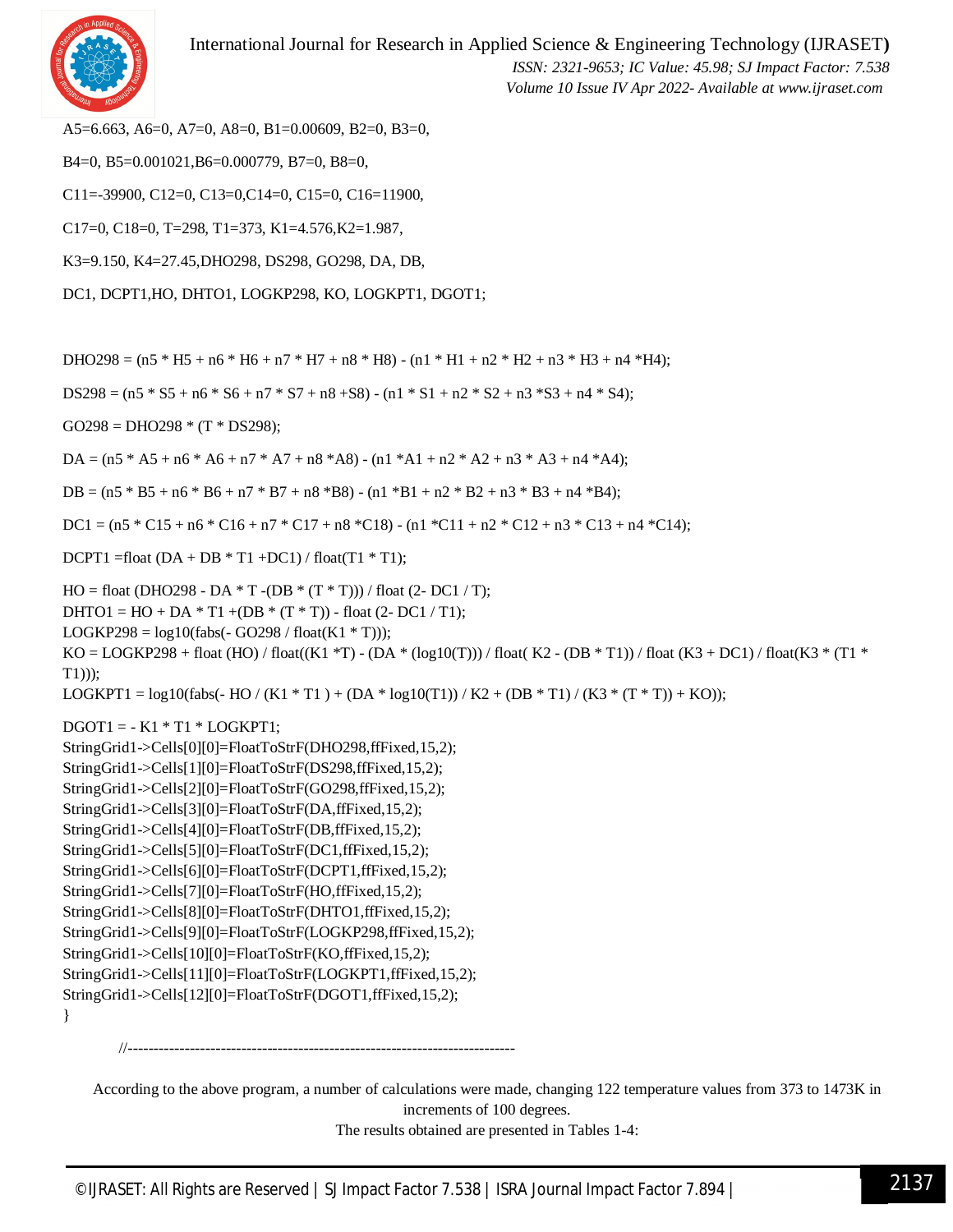

 *ISSN: 2321-9653; IC Value: 45.98; SJ Impact Factor: 7.538*

 *Volume 10 Issue IV Apr 2022- Available at www.ijraset.com*

Table 1

Values of thermal effect, entropy and change of Gibbs energy for the reaction of ammonia decomposition under standard conditions

| Qp 298           |            | <b>DS 298</b>    |        | GO 298           |              |  |
|------------------|------------|------------------|--------|------------------|--------------|--|
| Cal/mol<br>J/mol |            | Cal/mol<br>J/mol |        | Cal/mol<br>J/mol |              |  |
| $-10980$         | $-4594,32$ | 23,635           | 98,889 | $+3936,77$       | $+16471,445$ |  |

#### Таble 2

Values of the thermal effect of the ammonia decomposition reaction at different temperatures.

| QPT1 | T1, K    | 373           | 473          | 573          | 673       | 773    |
|------|----------|---------------|--------------|--------------|-----------|--------|
|      | кал/моль | $-116674,204$ | $-12046,9$   | $-12393,931$ | 12703,199 | 12972  |
|      | Дж/моль  | -48815,581    | $-50404.229$ | $-51856,207$ | 53150,184 | 542.75 |

#### Continuation of Table 3

Values of the thermal effect of the ammonia decomposition reaction at different temperatures.

| OPT <sub>1</sub> | TT1. K   | 873       | 973       | 1073         | 1173         | 1273         | 1373      | 1473  |
|------------------|----------|-----------|-----------|--------------|--------------|--------------|-----------|-------|
|                  | кал/моль | 13199.737 | 13384.890 | -13527,271   | -13626.375   | $-13682,162$ | 13694.412 | 13663 |
|                  | Дж/моль  | 55227.699 | 56002,379 | $-56598,101$ | $-57012,753$ | -57246,165   | 57297.419 | 57166 |

#### Table 4

Values of the logarithm of the equilibrium constant of the ammonia decomposition reaction at various temperatures.

| T1. K  | 373       | 473       | 573       | 673       | 773       | 873       |
|--------|-----------|-----------|-----------|-----------|-----------|-----------|
| LOGKT1 | $-1,2411$ | $+0.1918$ | $+1,1587$ | $+1,8587$ | $+2,3913$ | $+2,8104$ |
| T1. K  | 973       | 1073      | 1173      | 1273      | 1373      | 1473      |
| LOGKT1 | $+3,1493$ | $+3.4285$ | $+3,7440$ | $+3,8611$ | $+4.0314$ | $+4,1783$ |

Table 5

The values of the change in the Gibbs's energy of the reaction of decomposition of ammonia at different temperatures.

| $\Delta$ GOT1 | $\boldsymbol{V}$<br>TT1<br>11. IX | 373         | 473        | 573         | 673        | 772<br>75   |
|---------------|-----------------------------------|-------------|------------|-------------|------------|-------------|
|               | кал/моль                          | $+2118.309$ | -415.141   | $-3038,167$ | -5724.142  | $-8458,621$ |
|               | Дж/моль                           | $+8862.984$ | $-1736.95$ | -2711,69    | $-3949,81$ | $-35390,87$ |

| $\Delta$ GOT1 | T1. K    | 873  | 973       | 1073        | 1173         | 1273         | 1373         | 1473       |
|---------------|----------|------|-----------|-------------|--------------|--------------|--------------|------------|
|               | кал/моль | 122  | $-14022.$ | $-16834.$   | $-20096,474$ | $-22491,865$ | $-25328,673$ | $-28163,$  |
|               |          |      | 094       | 099         |              |              |              | 612        |
|               | Дж/моль  | 4697 | $-58668.$ | $-70433.87$ | $-84083.647$ | $-94105.963$ | $-105975,16$ | $-117836,$ |
|               |          |      | 441       |             |              |              |              | 55         |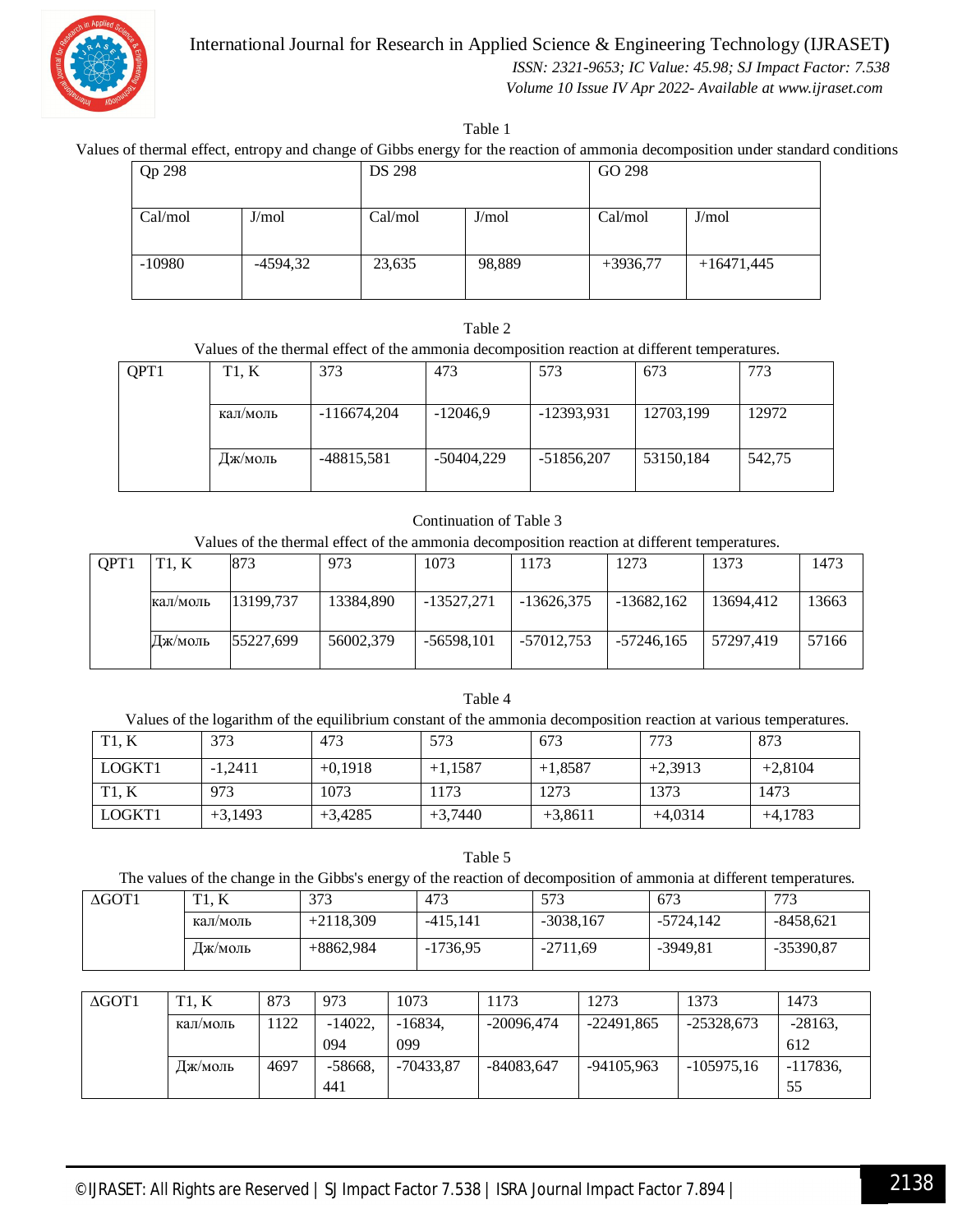



Fig.1. Dependence of the heat effect of the ammonia decomposition reaction on temperature based on new constants



Fig.2. Dependence of the logarithm of the equilibrium constant on the decomposition temperature of ammonia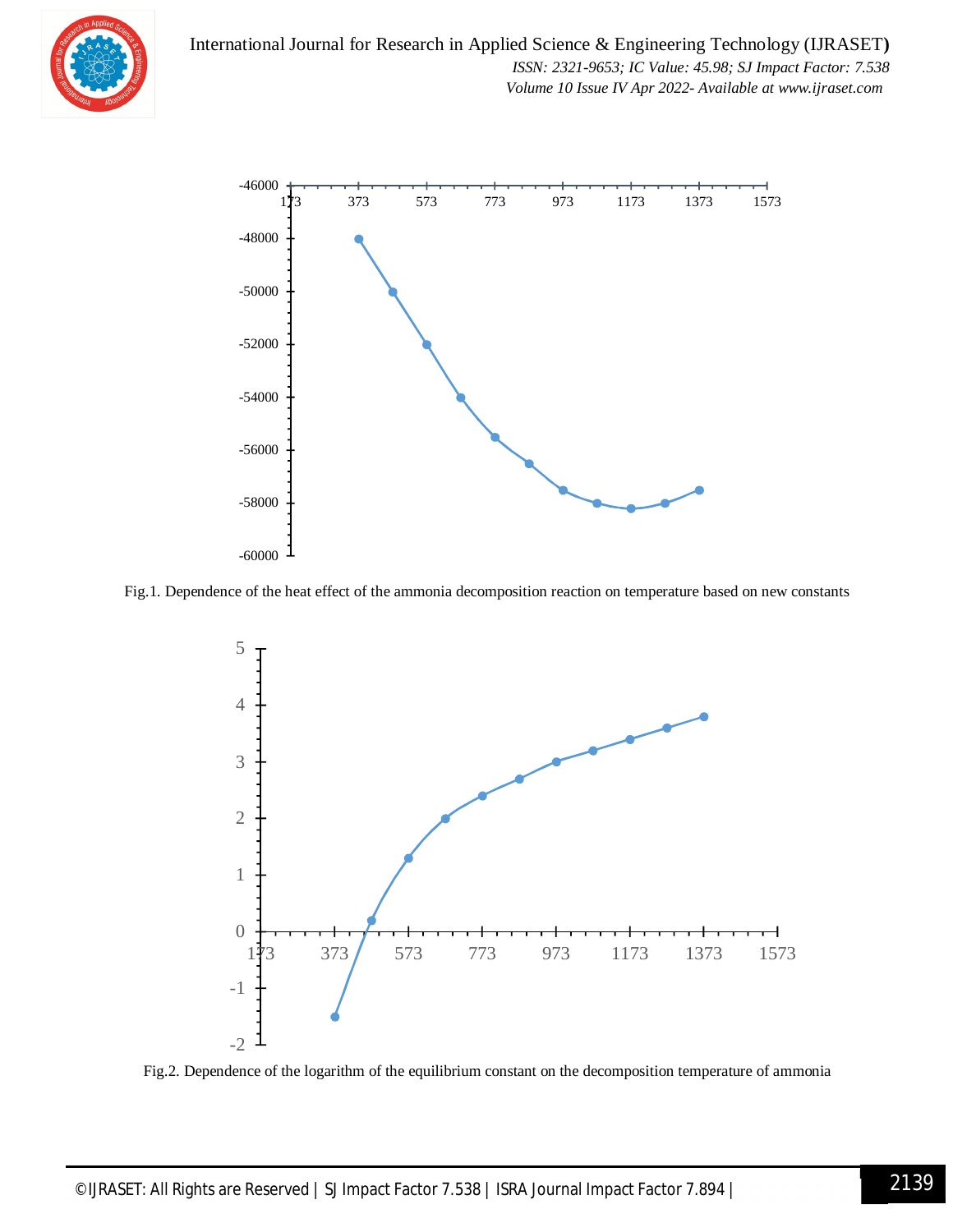

 *ISSN: 2321-9653; IC Value: 45.98; SJ Impact Factor: 7.538 Volume 10 Issue IV Apr 2022- Available at www.ijraset.com*



Fig. 3. Dependence of the magnitude of the change in the Gibbs's energy on the temperature of decomposition of ammonia

At 373K the value of the decimal logarithm had a negative sign (Table 3.4), and at 458K it was equal to zero. With a further increase in temperature, a slight increase was observed and at 1073K the value of the decimal logarithm was - + 3.4285. At a temperature of 1073K, which is optimal in the process of obtaining calcium cyanamide from calcium oxide, carbon dioxide and ammonia [119, p. 5], the value of the Gibbs energy change is -70433.87J/mol, which follows from Fig.3.3.

Based on the methodology used,thermodynamic calculations were carried out on the basis of the old constants. According to the old physicochemical constants, the temperature of the onset of ammonia decomposition turned out to be 456K, and according to the new ones, it was 459K [119, p. 6].

Thus, the ammonia decomposition temperature of 459K can be considered more reliable, since it was determined according to new literature data.

#### **II. FINDINGS**

- *1)* Thermodynamic studies of the thermal decomposition of ammonia according to new physical and chemical constants have shown that the decomposition temperature of ammonia 459K can be considered more reliable, since it is determined according to new literature data.
- *2)* Thermodynamically calculated values of the change in the Gibbs energy showed that their absolute values decrease with increasing temperature.
- *3)* The results of computer thermodynamic calculations show that the thermal effect of the reaction in the temperature range of 873–1473 K is endothermic, the reaction proceeds with external heat absorption.

#### **LIST OF USED LITERATURE**

- [1] Toirov Z.K., Panjiev O.Kh., Bozorov O.N., Bobokulov A.N. "Chemical Technology of Inorganic Substances." Textbook. T. "Philosophers." 2018. p.27- 30.
- [2] Panzhiev A.Х., Panzhiev O.Х. Thermodynamic Studies of the Possibility of Free Carbon Formation during the Synthesis of Calcium Cyanamide by the Carbide-Free Method. International Journal of Progressive Sciences and Technologies (IJPSAT), International Journals of Sciences and High Technologies. 2 September. 2020. 111-116-pp
- [3] Panzhiev A.X., Panzhiev O.X. Kinetics of calcium Cyanamid obtaining process frocess from lime, carbon dioxide and ammonia.International Journal on Integrated Education. Vol. 3 № 9 (2020): IJIE. 260-263-pp
- [4] Panzhiev A.Х., Panzhiev O.Х.The expander gas and ammonia ratio infiuence on the calcium cyanamide yield. International Journal of Trend in Scientifin Research and Development (IJPSAT),Special Issue on Inter nationl Research Development and Scientific Excellence inAcademik Life Available Online; www.ijtsrd.com e-ISSN; 2456-6470. 2021. January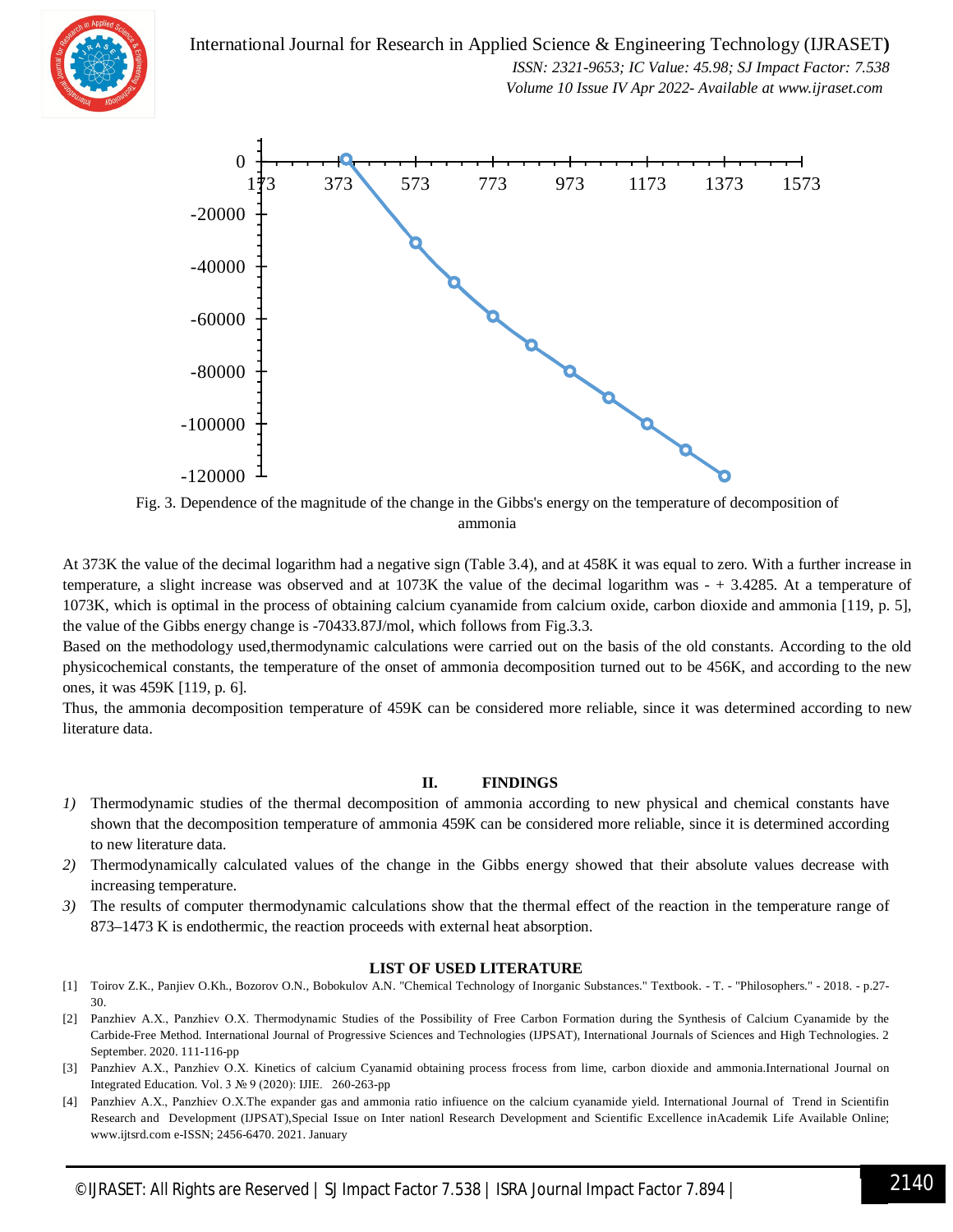

 *ISSN: 2321-9653; IC Value: 45.98; SJ Impact Factor: 7.538*

 *Volume 10 Issue IV Apr 2022- Available at www.ijraset.com*

- [5] Panzhiev A.X., Panzhiev O.X., Toirov. Z.K,The impact of temperature on the syntheses of calcium cyanamide from ammonia, carbon dioxide and lime obtaiened from jamansai limestone. Iternational conference n integrated innovative evelopment of Zarafshan egion; Achivements, hallenges and prospects 27- 28 november, Uzbekstan 2019,369-372-рр
- [6] Panjiev A.Kh., Panjiev O.Kh., Toirov Z.K. Influence of temperature on the synthesis of calcium cyanamide from ammonia, carbon dioxide of lime obtained from Jamakay limestone. UNIVERSUM scientific journal issue N2. (68), February 2020, Moscow, 68-71s
- [7] Panzhiev A.X., Panzhiev O.X., Norkulov M.B. The effect of temperature on the synthesis of calciu cyanamide and tne composition of the exhaust gases. International cngineering journal for researeb and debelopment. Published;may- 28, 2020 353-362-pp
- [8] Panjiev A.X., Panjiev O.X. Thermodynamic Studies of the Possibility of Free Carbon Formation during the Synthesis of Calcium Cyanamide by the Carbide-Free Method. International Journal of Progressive Sciences and Technologies (IJPSAT), International Journals of Sciences and High Technologies. 2 September. 2020. 111-116-pp
- [9] Panjiev A.Х., Panjiev O.Х. Kinetics of calcium Cyanamid obtaining process frocess from lime,carbon dioxide and ammonia.International Journal on Integrated Education. Vol. 3 № 9 (2020): IJIE. 260-263-pp